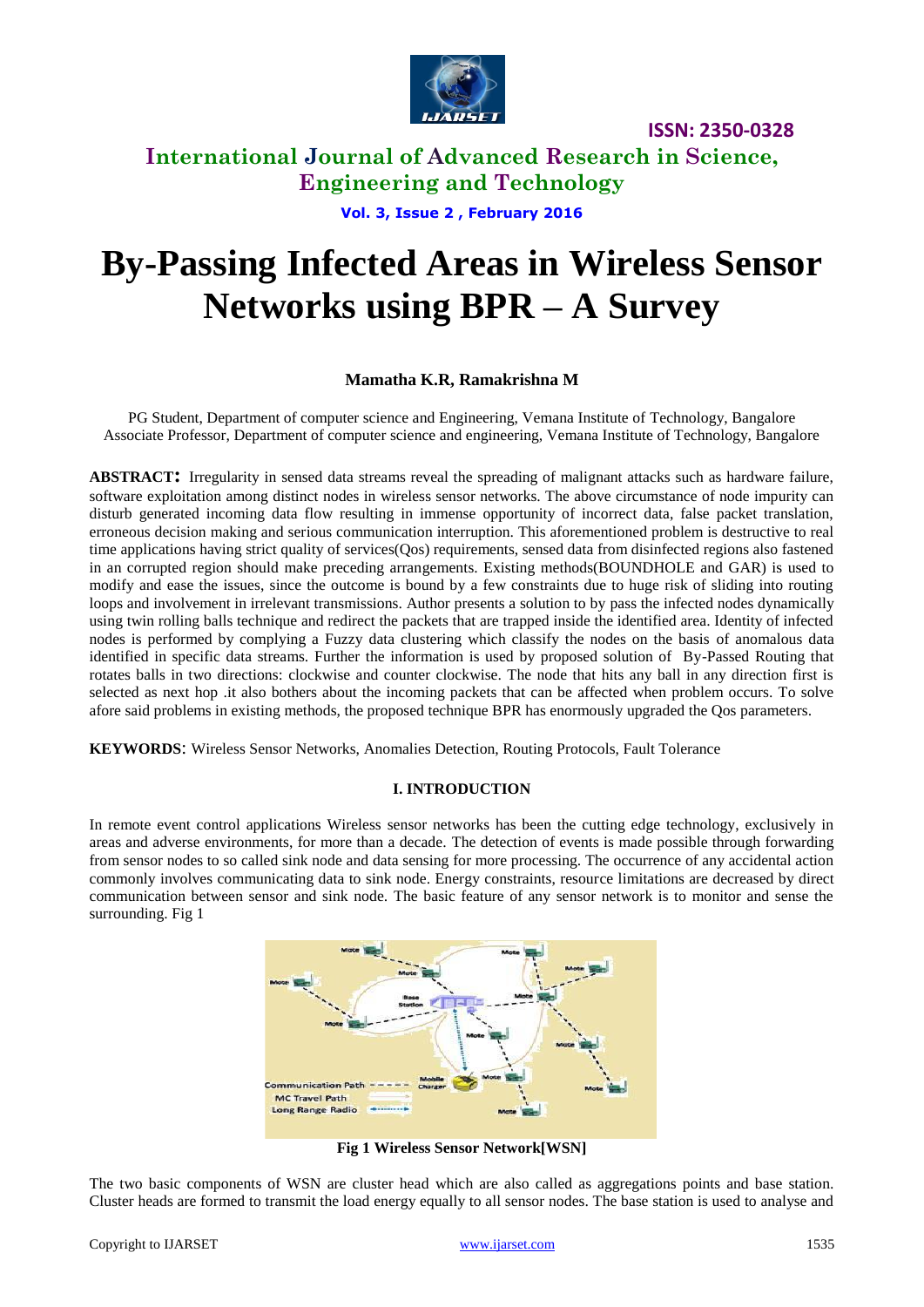

## **ISSN: 2350-0328 International Journal of Advanced Research in Science, Engineering and Technology**

#### **Vol. 3, Issue 2 , February 2016**

gather data from other sensor nodes. Finite capabilities of sensor nodes are sensitive to various failure such as malware attack, software exploitation, hardware failure. Nodes allowing the above mentioned failures can be classified as infected so performing normal sensing and communication tasks fail hence producing faulty data .An Example of infected nodes and regions on a WSN is shown in Fig2.



**Fig 2 Nodes identified as infected areas.**

Data brought by this kind of nodes contain abnormalities that does not mirror exact data .For eg temperature fluctuations observed from normal readings taken. If there are flaws in the node the sensing process will be disorganized, causing serious periodic connection over the whole network, packets may not be forwarded to the destinations by trapping in the infected areas. It introduces the problem of packet loss rate and high consumption of energy in WSNs. Packets carrying important information about occurrence of emergency situation this type of loss of packet could result in severe consequences which affect the whole nation using the network. Anomalous data resulting in incorrect decision making and bad data collected systems in the network need to timely detect corrupted nodes and avoid them which require alternative routes to be reconstructed making incoming packets to detour packets to its destinations by avoiding infected areas.

#### **II. OBJECTIVE**

The research is driven by a concern to address the following issues:

- To find a solution that can mitigate the above said problems and get stuck packets out
- To design a method that can By-Pass the infected areas
- To minimize the effects of infected nodes.

#### **III. RELATED WORK**

WSN research community is considered with a few issues including network lifetime[1] which propose Hybrid Multihop routing HYMN algorithm which is a hybrid of two contemporary multi-hop routing algorithm architectures namely Flat multi-hop routing that utilizes efficient transmission distances and hierarchical multi-hop routing algorithm that capitalizes on data aggregation.

In [2] detecting anomalies in sensed data in a WSN is essential to identify malfunctioning nodes in order to minimize communication overhead and energy consumption.

In [3] sensor localization by distributed angle estimation propose to estimate the angle of departure (AOD) of the emitted waves at each receiving node via frequency measurement of the local received signal strength indication(RSSI) signal.

In [4] Wireless Sensor and Actuator networks(WSANs). Using the mobile sink as an example of the actuator to control the movement of a sink has been adopted by researchers in the past to achieve high efficiency in terms of gathering data from the sensors so proposes a novel method based on set packing algorithm and travelling salesman problem.

In [5] MANETs have attracted due to mobility and ease of deployment major challenge is to guarantee secure network, certificate revocation is important, issue of certificate revocation to isolate attackers from further participating in network activity.

Most of the routing protocols developed for sensor networks employ greedy forwarding algorithm which forwards a packet to a destination node via one hop neighbor[6].It repeats the process until the packet reaches destination and also efficient in reducing energy consumption.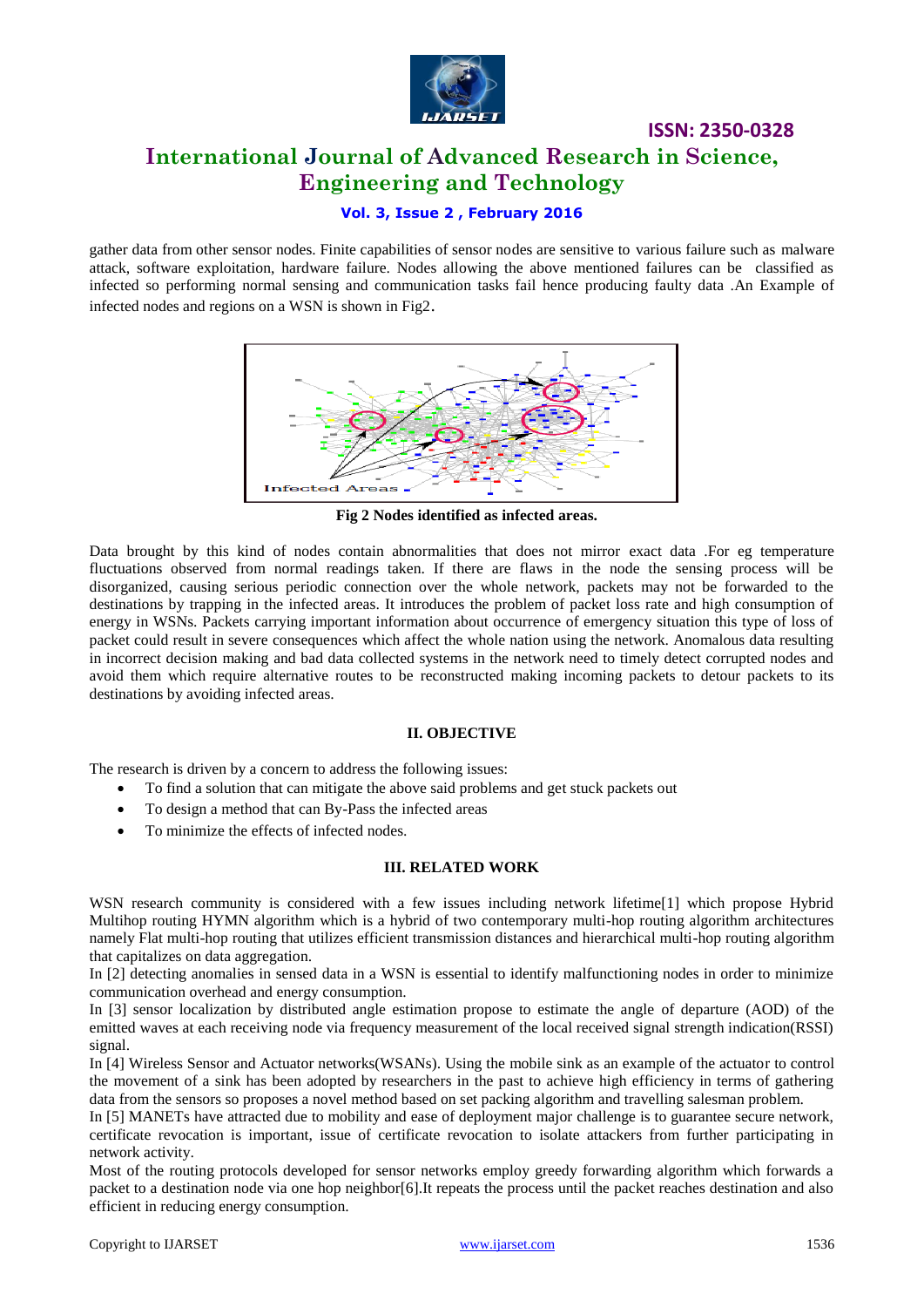

**ISSN: 2350-0328**

## **International Journal of Advanced Research in Science, Engineering and Technology**

#### **Vol. 3, Issue 2 , February 2016**

Local minima generally refers to situation in which packet cannot be forwarded to the next hop since no other node has shorter distance to destination. A graph based technique is employed which require the entire network to be stored leading to poor scalability, non graph based technique will result in long routing paths and high energy expenditure. Here holes can be inferred as hot spots caused by traffic congestion.

Routing technique to divert traffic away from holes or infected regions and by passing them introduces BOUNDHOLE to discover holes and establish adaptive routes to bypass identified nodes. Another issue is false boundary detection that presents a high risk of falling into loops.

To tackle the problem of false boundary GAR is designed which employs a rolling ball method which is attached or hinged at the node having local minima problem and rotate counter clockwise with R/2 radius and visits unnecessary nodes.

#### **IV. EXISTING SYSTEM**

**A. Local minima problem**: Routing protocols in wireless sensor network adopt greedy forwarding algorithm which forwards the packet via one hop neighbour to the destination node. A Local minimum problem refers to situation in which packet cannot be forwarded to the next hop since there exist no other node that has shorter distance than itself. The neighboring table contains closest one hop neighbors the node that has largest distance to destination could not be choosed

**B. Boundhole**: It is a distributed algorithm that builds routes and holes, which are connected regions of the network with boundaries consisting of all stuck nodes. These hole- surrounding routes can be used in many applications such as geographic routing, path migration, information storage mechanisms and identification of regions of interest. It route the packets based on GF algorithm.

**C.GAR(Greedy Anti Void Routing):**To handle the issue of false boundary detection in Boundhole method GAR is designed. The protocol of greedy anti void routing protocol is based on Unit Disk Graph(UDG) which is proposed to guarantee packet delivery to the specified destination by resolving the void problem and to increase routing efficiency. GAR employs a rolling ball method which is attached at the node having local minima problem and rotate counter clockwise with R/2 radius. The first node that intersects with the rolling ball and which is closer to the destination node is selected as next hop. It repeats the process until the packet safely arrives at the destination node.



**Fig 3 Rolling ball**

Rolling ball for given  $S_i$  and  $N_i$  the method turns the rolling ball  $RB_{Ni}(S_i,R/2)$  counter clockwise and builds the easy closed curve(i,e flower like solid curve in the above figure). The boundary Set  $B = \{N_i, N_j, N_k, N_l, N_m\}$  is recognized as a easy unidirectional ring.

#### **Disadvantages:**

.

GAR visits unnecessary nodes thus resulting in higher energy consumption.

BOUNDHOLE approach is subjected to routing loops due to false boundary detections. other effects are high delay, higher communication overhead, higher energy consumption.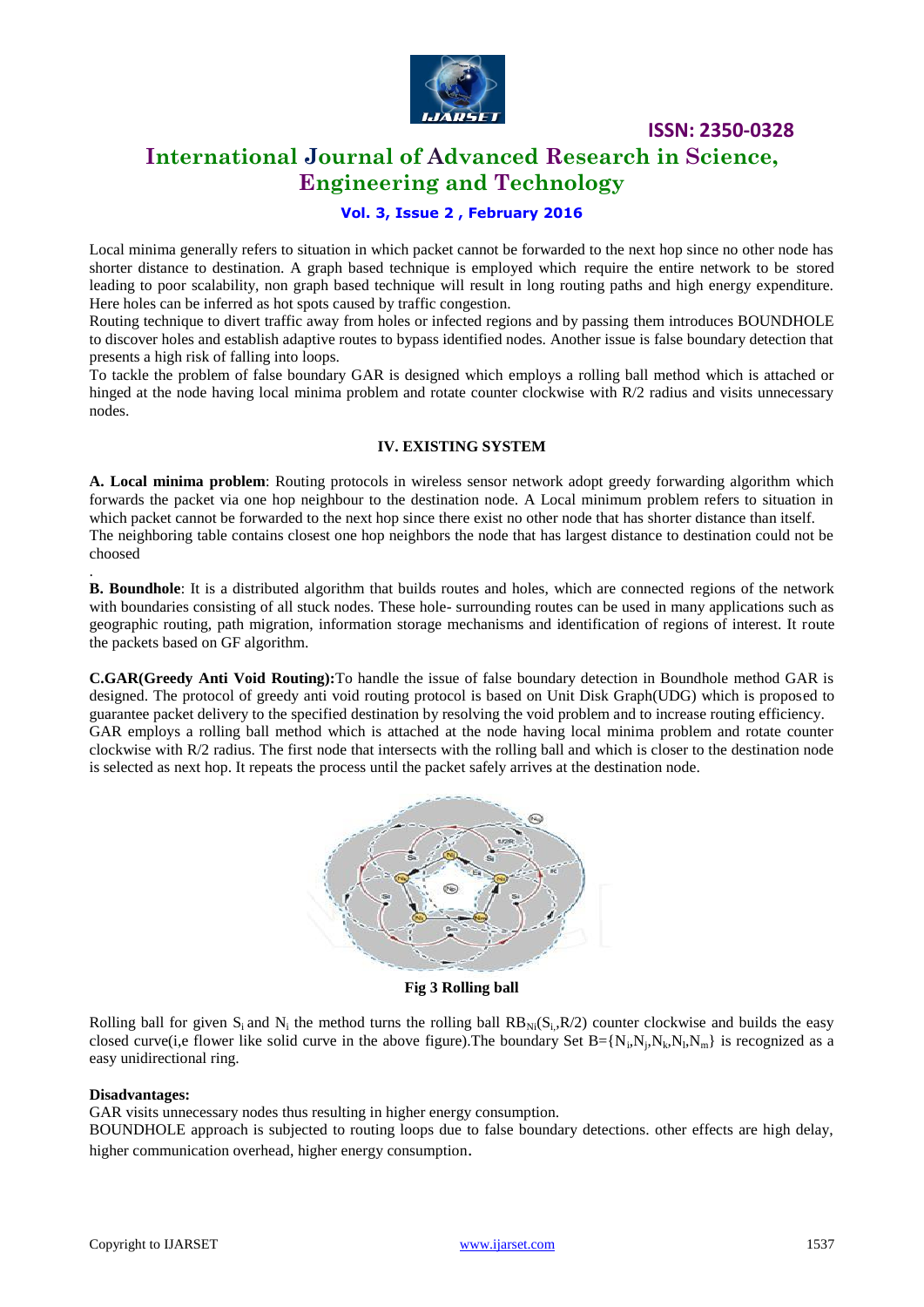

# **ISSN: 2350-0328 International Journal of Advanced Research in Science, Engineering and Technology**

**Vol. 3, Issue 2 , February 2016**

#### **V. PROPOSED SYSTEM**

**By-Passed Routing System:** The By-Passed Routing(BPR) technique comprises two parts

- Infected area detection
- By-Passed Routing



 **Fig 4 The proposed architecture view[BPR technique]**

First part identifies the infected nodes by Fuzzy Data Clustering to detect anomalies. This method is chosen as it evaluates anomalous data over various sensor nodes. A centric data point view with fuzzy cluster is correct when evaluating a node is infected or not whether through malware attack, hardware malfunction or software corruption. Infected node information is then used for traffic diversion in the proposed BPR technique. The innovation of BPR approach relies on introduction of twin rolling ball technique that recognize the next one hop neighbours immediately than the GAR approach. Getting the trapped packets out of infected region is other contribute of BPR.

- **Fuzzy Data Clustering:** Infected nodes in communication space identified via Fuzzy data clustering method uses Fuzzy C algorithm to detect anomalies in sensors. In this algorithm an attempt is made to partition a finite collection of 'n' elements  $X = \{X1, X2, X3, X4, \ldots, Xn\}$  into collection of 'C' fuzzy cluster. In a given finite set of data the FCM will return us a set of "C" cluster centre C={C1,C2,C3,…Cc} and also partition matrix  $W=W_{ij} \in [0,1]$  with  $i=1,2,3,4..j=1$  in which  $W_{ij}$  tells the degree to which elements  $X_i$  belongs to cluster  $C_j$ . To determine the shortest route between nodes Dijikstra algorithm is used .In the given network for any provided source node, the shortest route is detected by taking x and y coordinate along with threshold value of that node and process continues till the destination is reached.
- **By Passed Routing[BPR]:**This technique is aimed at two things. First getting the stuck packets out of infected region and forward the packets to destination, Secondly divert the incoming traffic away from infected region.

Given a set of sensor nodes  $N=[N_1,N_2,N_3,...N_n]$ on a WSN, a particular node  $N_i$  is considered as infected if it satisfies threshold value based on energy value. If the value is above threshold which is random is considered as infected node. Infected nodes are those which violate normal function of the network so it is detected and by passed

When nodes are infected some packets are trapped inside the region and cannot be forwarded to the next hop simply because there is no available node to do so, such that these packets have a high possibility of being dropped if no alternative paths are made to get out of it. So the method called twin rolling ball came into exists. Stuck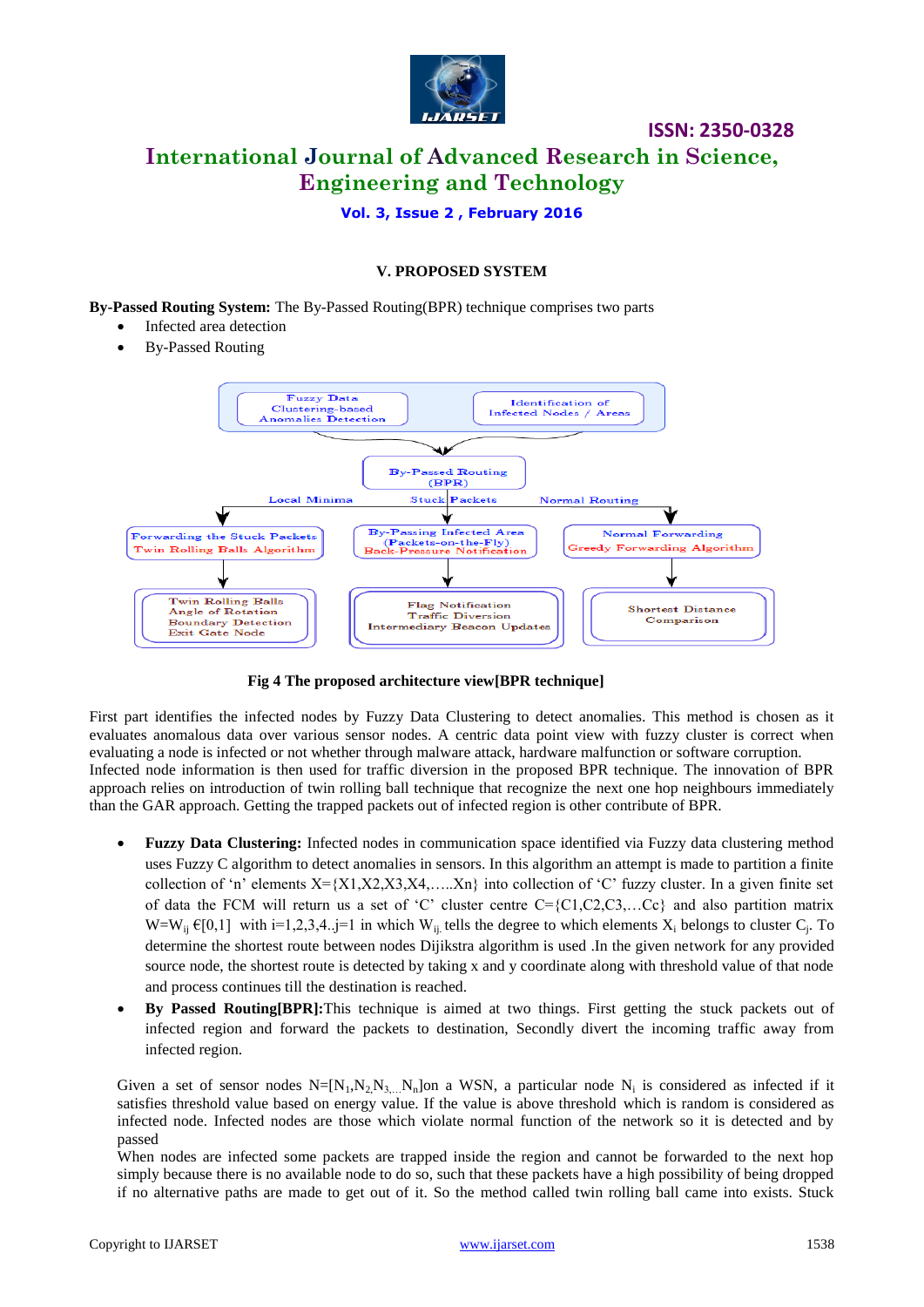

## **ISSN: 2350-0328 International Journal of Advanced Research in Science, Engineering and Technology**

#### **Vol. 3, Issue 2 , February 2016**

packets are identified if the node is out of transmission range to send the packet to next node due to local minima problem, hence this concept of twin rolling ball is used.



 **Fig 5 Two Rolling ball operation**

The two identical balls RB1 N<sub>i</sub>(S<sub>i</sub>,R/2) and RB2 N<sub>i</sub>(S<sub>i</sub>,R/2) each with radius R/2 hinged at N local and turn around in two directions at once until the first node is hit. Instead of rotating in one direction may take a longer time if node is located far away from the ball, so two balls which are different is attached to same point(Nlocal) and rotate balls in different directions. The intersection between the rolling ball  $[RB N_i(S_i, R/2)]$  and node as the next corresponding boundary node.

After infected node and twin rolling ball is done, the back trace message must be send to source node to inform its infected and stop sending the packet to the node, To bypass the node and take alternative route. This alternate path again depends upon the parameter taken for the other nodes to satisfy the condition and taken in the loop with normal forwarding algorithm.



 **Fig 6 Example of constructing path using Rolling ball technique**

In fig the ball will attach at  $N_e$ , it will roll and hit  $N_{10}$ . This process continues till the packet reaches destination node  $(N_D)$ . This method unnecessary visits to other nodes  $(N_e, N_{10}, N_{11}, N_{12})$  While there is another shortest route to destination. In contrast the BPR method will choose  $N_8$  as an exit gate node. The selection of this exit gate node is based on transmission range covered by Nlocal. Ne node excludes as exit gate node avoiding taking longer routes. From node 8 it will proceed with normal forwarding using GF algorithm.

#### **VI. CONCLUSION**

In this work, the efficiency of BPR technique which avoids the infected nodes in the network is seen by improving overall performance of network. The infected nodes are detected by Fuzzy data clustering technique in which clustering is performed and infected node is calculated based on threshold value in energy model. This information is used by BPR to find alternate path to transfer packets from source to destination node with the help of twin rolling balls which